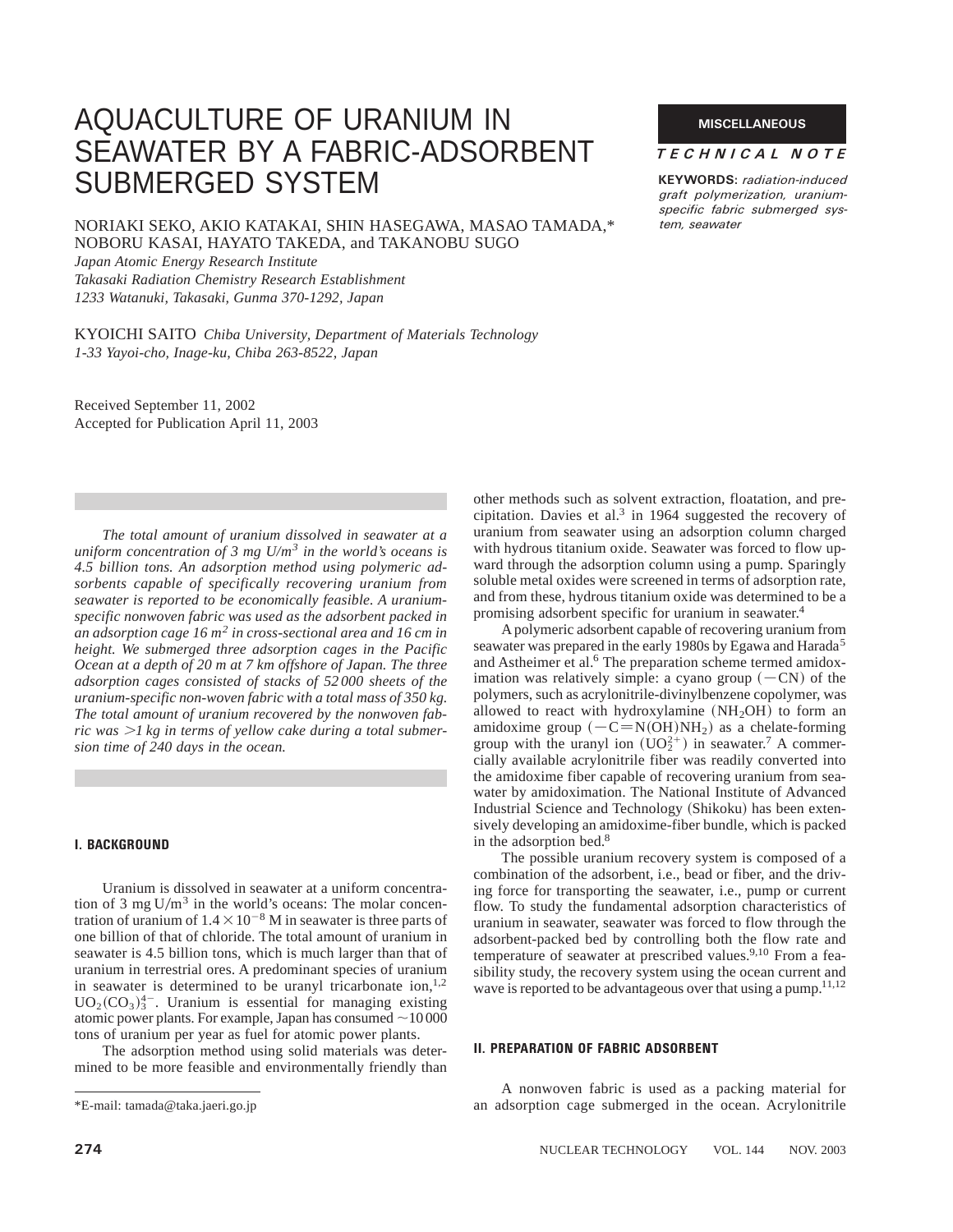

non-woven fabric made of polyethylene/polypropylene

Fig. 1. The preparation scheme of polymeric adsorbent in nonwoven fabric form containing an amidoxime group capable of forming a complex with uranyl tricarbonate ion as predominant species of uranium dissolved in seawater. A sheet of the nonwoven fabric made of polyethylene/ polypropylene was irradiated with an electron beam to produce radicals. A cyano-group-containing vinyl monomer, acrylonitrile, was grafted with a hydrophilic monomer onto the irradiated nonwoven fabric. Subsequently, the cyano group of the grafted polymer chain was converted into an amidoxime group by reacting with hydroxylamine.







(c) adsorption cage

- (b) one stack
- Fig. 2. Stacks of uranium-specific nonwoven fabric in adsorption cages. One hundred twenty sheets of the uranium-specific nonwoven fabric of 29-cm length, 16-cm width, and 0.2-mm thickness were assembled in parallel to the spacer nets to form a stack. One hundred forty-four stacks were packed in one adsorption cage.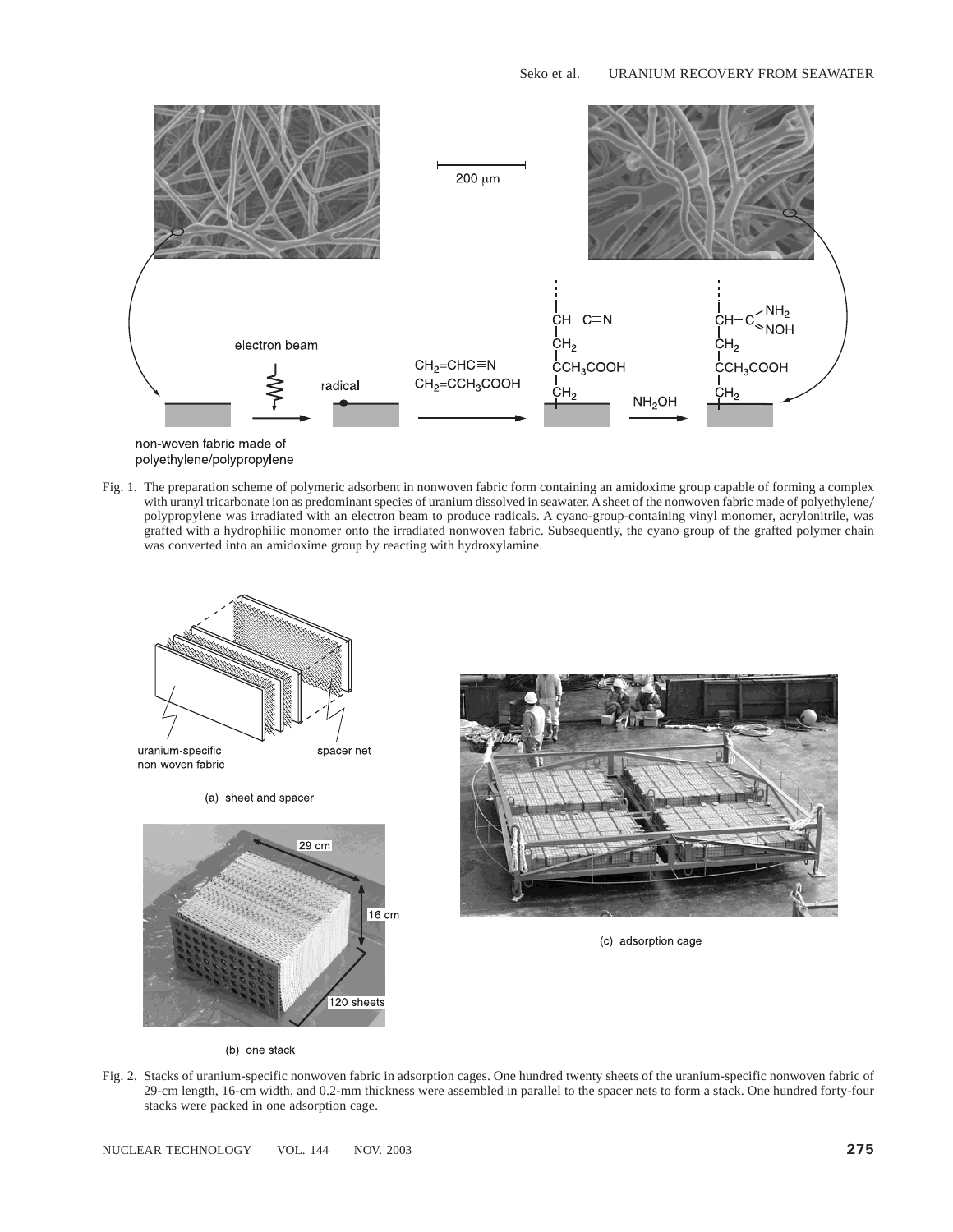$(CH<sub>2</sub>=CHCN)$  was grafted onto the nonwoven fabric made of polyethylene/polypropylene by radiation-induced graft polymerization,<sup>13</sup> and subsequently, the produced cyano group of the grafted polymer chain was converted into the amidoxime group.14 Cograft polymerization of hydrophilic monomer or methacrylic acid  $\overline{\text{CH}_2} = \text{CCH}_3\text{COOH}$  with acrylonitrile onto the nonwoven fabric was effective in improving the adsorption rate of uranium onto the resulting amidoxime adsorbent in seawater (Fig. 1). Acrylonitrile has a precursor group or a cyano group of the amidoxime group that specifically captures uranyl species, whereas methacrylic acid enhances micropore formation for uranyl species diffusion into the adsorbent; therefore, a balance between the amidoxime group and the hydrophilic group in producing the amidoxime adsorbents was required to yield a maximum adsorption rate of uranium.15,16

### **III. URANIUM ADSORPTION IN SUBMERSION SYSTEM**

We submerged adsorption cages for uranium recovery in the Pacific Ocean at 7 km offshore from Sekine-Hama in Aomori Prefecture, Japan (141° 18.0'E, 41° 24.4'N). The sea depth at the submersion site was  ${\sim}40$  m. The adsorption cage,  $16 \text{ m}^2$ in cross-sectional area and 16 cm in height, consisted of 144 stacks of the amidoxime adsorbent in the form of nonwoven fabric. Each stack consisted of 120 sheets of the nonwoven fabric of 29-cm length, 16-cm width, and 0.2-mm thickness, with 59 sheets of spacer nets  $(Fig. 2)$ . The stacks were regularly packed into the adsorption cages in the direction parallel to the perpendicular axis of the adsorption cages. Three adsorption cages, connected in series with four ropes, were submerged in seawater with a span of 1.5 m by a floating frame that was stabilized by four buoys suspended by four 40-ton anchors placed on the seafloor  $(Fig. 3)$ . The total mass of the nonwoven fabric packed into the three adsorption cages was 350 kg in the dry state. The frame was designed to endure the following ocean conditions: wind strength,  $30 \text{ m/s}$ ; tidal current,  $1.03$  m/s; and wave height, 10 m.

Seawater rapidly invades sheets of the spacer nets upward and downward induced by the wave motion and slowly penetrates sheets of the nonwoven fabric. In addition, the tidal motion stirs seawater horizontally between the adsorption cages. Uranium species in the bulk of seawater are transported to the amidoxime group of the polymer chain grafted onto the nonwoven fabric via both convective and diffusional masstransfer processes.

The uranium recovery experiment was performed from autumn of 1999 to autumn of 2001. The adsorption cages were pulled out from the seawater by using a crane ship every 20 to 40 days. Thirteen to sixteen stacks were taken out of the adsorption cage to elute uranium adsorbed onto the nonwoven fabric with 0.5 M hydrochloric acid. The stacks were returned to the adsorption cages after elution and used for subsequent



Fig. 3. A submerged system of adsorption cages for uranium recovery from seawater. A 64-m<sup>2</sup> floating frame made of stainless steel was stabilized by the mooring cables and buoys suspended by four anchors placed onto the seafloor. The frame hung three adsorption cages, which were connected in series with four ropes. The top cage was submerged at a depth of 20 m, and the span between cages was 1.5 m.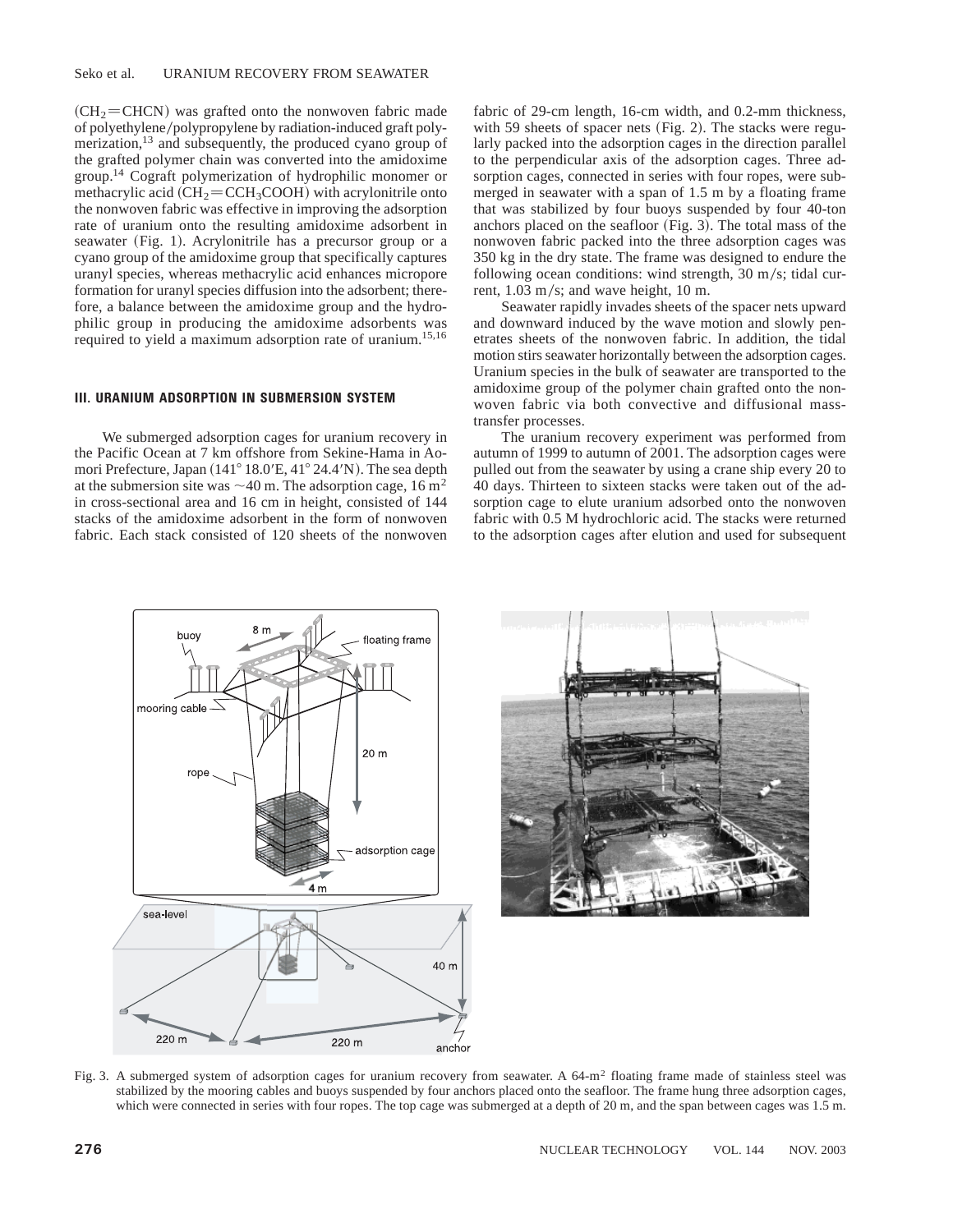| Submersion Period | Submersion<br>Time<br>$\rm (day)$ | Number<br>of Stacks | Seawater<br>Temperature<br>$(^{\circ}C)$ | Amount of<br>U Adsorbed <sup>a</sup><br>(g) | Apparent<br><b>Adsorbent Rate</b><br>$\left[\frac{g}{(day \cdot stack)}\right]$ |
|-------------------|-----------------------------------|---------------------|------------------------------------------|---------------------------------------------|---------------------------------------------------------------------------------|
| 1999              |                                   |                     |                                          |                                             |                                                                                 |
| 29 Sep to 20 Oct  | 20                                | 144                 | 19 to 21                                 | 66                                          | 0.023                                                                           |
| 2000              |                                   |                     |                                          |                                             |                                                                                 |
| 8 Jun to 28 Jun   | 20                                | 144                 | 12 to 13                                 | 47                                          | 0.016                                                                           |
| 28 June to 8 Aug  | 40                                | 144                 | 13 to 22                                 | 66                                          | 0.011                                                                           |
| 8 Aug to 7 Sep    | 30                                | 144                 | 22 to 24                                 | 101                                         | 0.023                                                                           |
| 7 Sep to 28 Sep   | 20                                | 144                 | 22 to 24                                 | 76                                          | 0.026                                                                           |
| 28 Sep to 19 Oct  | 20                                | 144                 | 18 to 22                                 | 77                                          | 0.027                                                                           |
| 2001              |                                   |                     |                                          |                                             |                                                                                 |
| 15 Jun to 17 Jul  | 30                                | 216                 | 13 to 18                                 | 95                                          | 0.015                                                                           |
| 15 Jun to 20 Aug  | 60                                | 72                  | 13 to 20                                 | 48                                          | 0.011                                                                           |
| 15 Jun to 21 Sep  | 90                                | 72                  | 13 to 19                                 | 120                                         | 0.019                                                                           |
| 18 Jul to 20 Aug  | 30                                | 216                 | 18 to 20                                 | 119                                         | 0.018                                                                           |
| 18 Jul to 21 Sep  | 60                                | 144                 | 18 to 19                                 | 150                                         | 0.017                                                                           |
| 20 Aug to 21 Sep  | 30                                | 216                 | 19 to 20                                 | 118                                         | 0.018                                                                           |
| Total             |                                   | 1800                |                                          | 1083                                        |                                                                                 |

TABLE I Amount of Uranium Recovered from the Adsorption Cages Charged with Nonwoven Fabric Adsorbent

a Amount in terms of yellow cake.

submersion. The amount of uranium recovered by the total number of stacks in the adsorption cage was evaluated by linear multiplication of that eluted from the sampled stacks of the nonwoven fabric.

The amount of uranium adsorbed onto the amidoxime adsorbent during each submersion period and the apparent adsorption rate defined by dividing the amount of adsorbed uranium by the submersion period and stack number are summarized in Table I, as well as the seawater temperature. The variation of the apparent adsorption rate will be due to seawater temperature, the wave and tidal motions of the adsorption cages in seawater, and the elution history of the amidoxime adsorbent.

Throughout the uranium recovery experiment, the total amount of uranium recovered by the 350-kg nonwoven fabric was  $>1$  kg in terms of yellow cake during a total submersion time of 240 days in the ocean; uranium ores with  $\sim$ 0.3% uranium were aquacultured in the Pacific Ocean.

Biofouling was observed on the surface of the stacks. Biofouling includes adhesion and subsequent growth of marine microorganisms and algae; however, most of these marine microorganisms were removed by immersing the stacks in fresh water after the stacks were taken out from the adsorption cage. The drastic decrease in ionic strength induced the detachment of these marine microorganisms from the surface of the stacks.

Projects on uranium recovery from seawater have been carried out for two decades in Japan from a laboratory scale to an offshore plant scale; extensive development of highperformance adsorbents and feasibility studies of the recovery system led to the development of an ocean-current/waveutilizing system using the submerged adsorption cage charged with stacks of the nonwoven fabric capable of specifically recovering uranium.

#### **REFERENCES**

1. K. SAITO and T. MIYAUCHI, "Chemical Forms of Uranium in Artificial Seawater," *J. Nucl. Sci. Technol.*, **19**, 145 (1982).

2. K. SAITO and T. MIYAUCHI, "Diffusivity of Uranium in Artificial Seawater," Kagaku Kogaku Ronbunsyu, 7, 545 (1981).

3. R. V. DAVIES, J. KENNEDY, R. W. MCILOY, R. SPENCE, and K. M. Hill, "Extraction of Uranium from Seawater," *Nature*, **203**, 1110 (1964).

4. N. OGATA, "Review on Recovery of Uranium from Seawater," *Bull. Soc. Sea Water Sci. Japan*, 34, 3 (1980).

5. H. EGAWA and H. HARADA, "Recovery of Uranium from Seawater by Using Chelating Resins Containing Amidoxime Groups," *Nippon Kagaku Kaishi*, 958 (1979).

6. L. ASTHEIMER, H. J. SCHENK, E. G. WITTE, and K. SCHWOCHAU, "Development of Sorbers for the Recovery of Uranium from Seawater. Part 2," *Sep. Sci. Technol.*, **18**, 307 (1983).

7. T. HIROTSU, S. KATOH, K. SUGASAKA, M. SENO, and T. ITAGAKI, "Adsorption Equilibrium of Uranium from Aqueous  $[UO<sub>2</sub>(CO<sub>3</sub>)<sub>3</sub>]$ <sup>4-</sup> Solutions on a Polymer Bearing Amidoxime Groups," *J. Chem. Soc. Dalton Trans.*, 9, 1983 (1986).

8. T. HIROTSU, "Recovery of Trace Metals from Seawater," *Bull. Soc. Sea Water Sci. Japan*, 55, 223 (2001).

9. K. SAITO, K. UEZU, T. HORI, S. FURUSAKI, T. SUGO, and J. OKAMOTO, "Recovery of Uranium from Seawater Using Amidoxime Hollow Fibers," *AIChE J.*, **34**, 411 (1988).